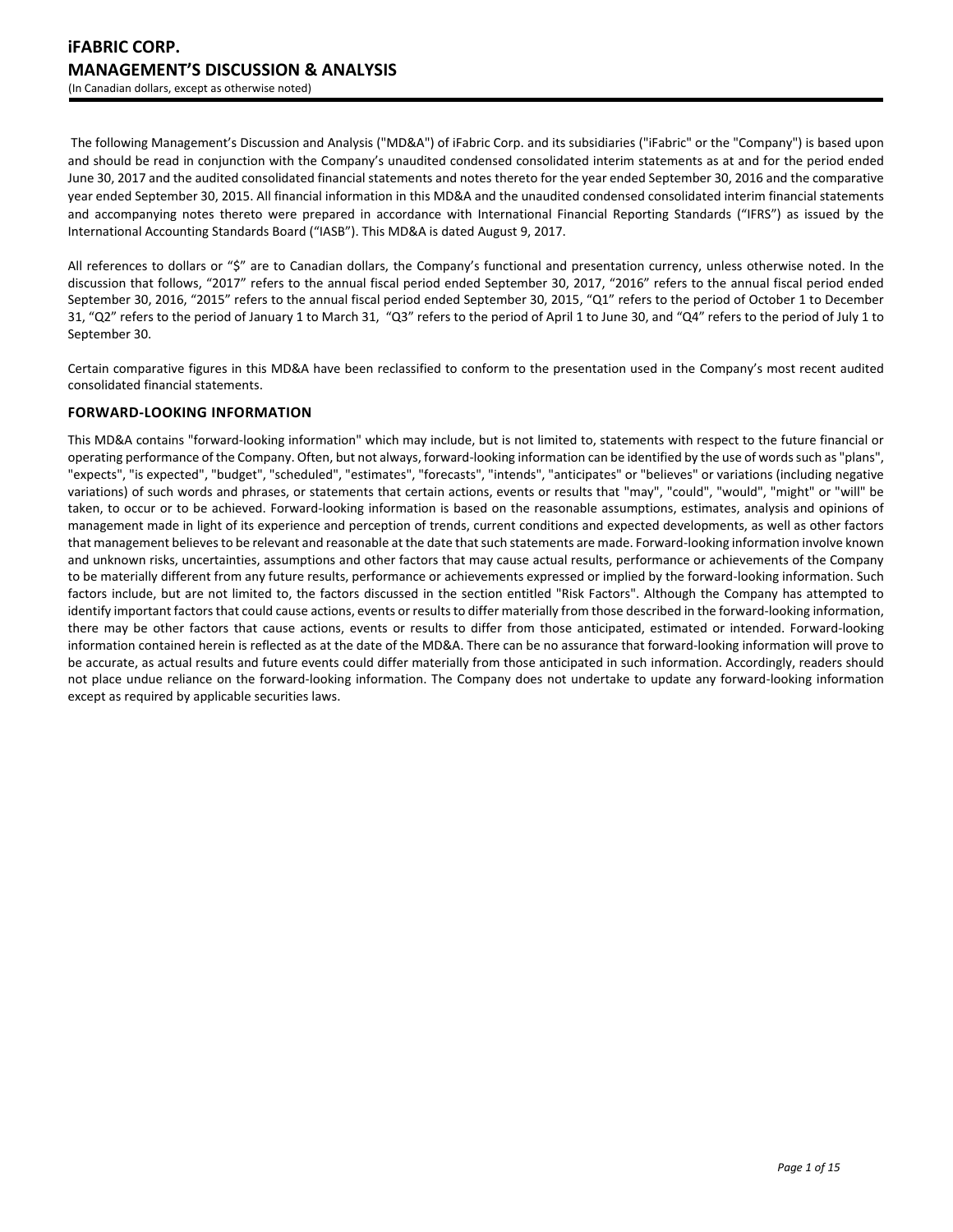# **BUSINESS OVERVIEW**

### **General**

iFabric is a Canadian public company, incorporated under the Alberta Business Corporations Act and is domiciled in Canada. The Company is listed on the Toronto Stock Exchange ("TSX") under the trading symbol "IFA". The head office is located at 525 Denison Street, Unit 1, Markham, Ontario, Canada.

The Company's business activities are divided into three reportable operating segments, which offer different products and services, and are managed separately because they require different marketing strategies and resource allocations. The following summarizes the operations of each segment:

- Intimate Apparel: Includes the design and distribution of women's intimate apparel, sleepwear and accessories.
- Intelligent Fabrics: Includes the development and distribution of innovative products and treatments that are suitable for application to textiles, plastics, liquids, and hard surfaces. These products are designed to provide added benefits to the user.
- Other: Includes leasing of property to group companies, related parties and third parties.

### **NATURE OF OPERATIONS**

### **Intimate Apparel**

The Intimate Apparel division commenced operations in 1992 and currently operates under the trade name Coconut Grove Intimates. Its business comprises the design, purchasing, and distribution of intimate apparel and, in particular, a range of specialty bras including the division's patented backless, strapless underwire bra. The division also distributes a range of apparel accessories as well as sleepwear.

The division utilizes contract warehouse facilities located in Los Angeles, California and Manchester, England in order to service its key U.S. and European markets and, Company-owned premises located in Markham, Ontario house the bulk of the division's workforce which comprises, management, designers, administrative, product sourcing and logistical staff. The Markham premises also includes warehouse space which serves as the distribution center for the Canadian market.

All product design is handled by the Markham design team and, currently, over 95% of the division's inventory production is outsourced to factories in China.

In the past several years, the Company has positioned the division's product strategy by way of leveraging a key license agreement in order to sell products under various Maidenform® brands. The Maidenform® brand was founded in 1922 and during its 94-year history has grown to become one of the most recognizable and respected brands in the intimate apparel industry. In addition, the division develops and supplies products for sale under the private label brands of certain major retailers as well as the Company's own brand.

Products are sold internationally to the division's customer base, which includes a number of major retailers as well as specialty boutiques.

### **Intelligent Fabrics**

A second strategic division commenced operations in 2010 when the Company obtained exclusive North American distribution rights for new generations of intelligent textile technologies which can kill bacteria, repel insects, absorb odours, repel and wick moisture, block ultraviolet light and help encourage a healthy skin environment, amongst others. North American distribution rights were subsequently expanded to worldwide distribution rights. Management anticipates that the Intelligent Fabrics division will be the main driving force of the Company's future growth and expansion. The Intelligent Fabrics division operates under the name Intelligent Fabric Technologies (North America) Inc. ("IFTNA").

The business of the Intelligent Fabrics Division includes the development, testing and distribution of specialty textiles as well as chemicals suitable for application to textiles. The current focus is on technologies that improve the safety and well-being of the wearer. The division has a pipeline of products including Protx2® (anti-microbial and anti-viral formulations) Enguard® (insect repellant technology), Dreamskin® (skin polymer), UVtx (ultraviolet light blocker), FreshTx (odour-absorbing technology), RepelTX (durable water repellant) and DryTx (moisture-wicking technology). The Company anticipates that several additional products will be added to its pipeline in the future.

The Company has two key supply centers in Asia (namely, China and Taiwan) which service the Asian market. This market represents the main production region for manufactured textiles supplied to North America and elsewhere and is the Company's chief market area for the distribution of intelligent textile technologies. Technical support specialists in Asia provide guidance and support to customers regarding the integration of the Company's chemical formulations in their products.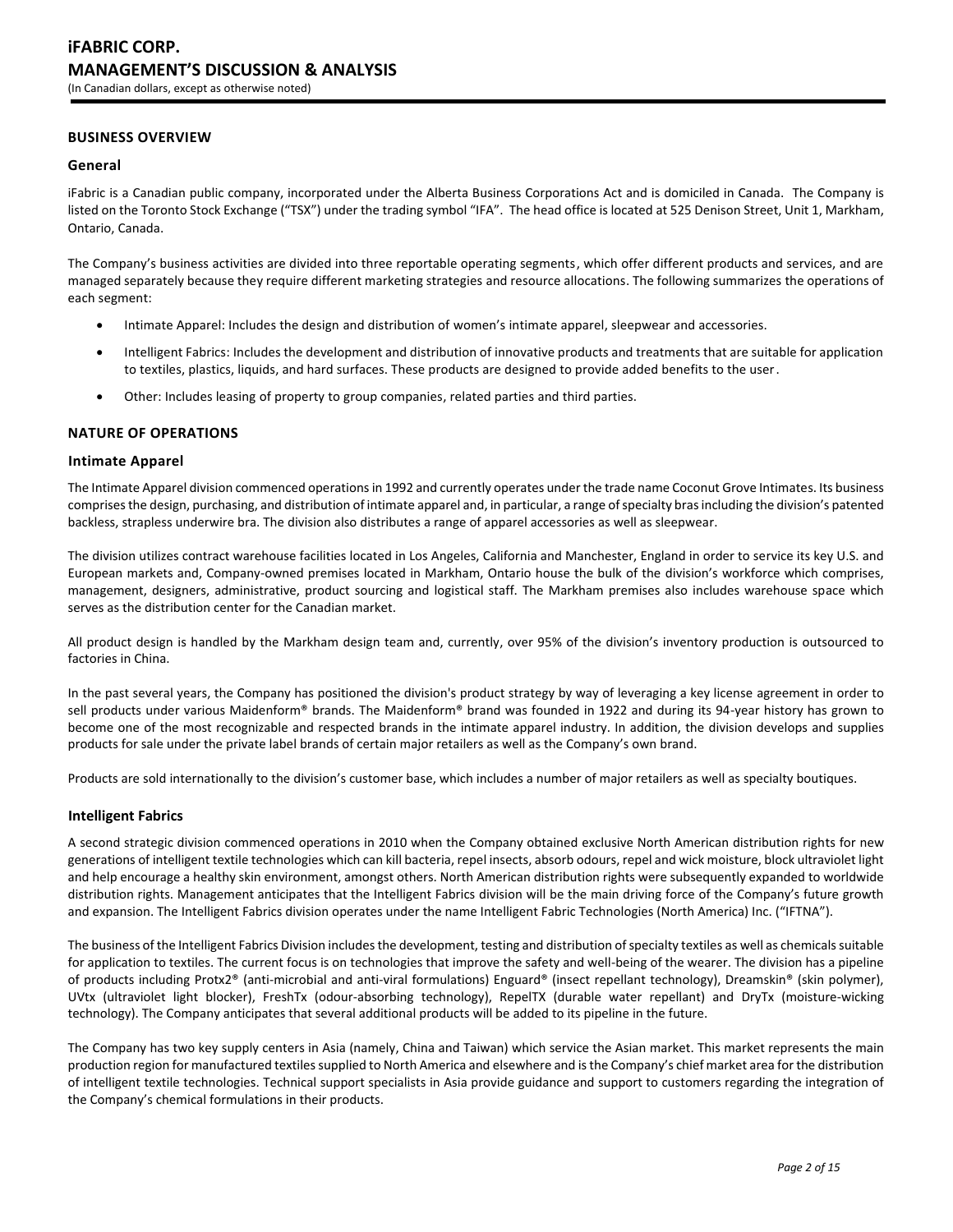Development, testing and regulatory activities are primarily funded with income earned from both the Intelligent Fabrics division and the Intimate Apparel division. Additional funding, when required, is sourced from additional equity and/or debt.

The following describes the Division's current product portfolio:

#### *Protx2*® *Anti-Microbial Technologies*

Protx2® formulations impart anti-microbial and/or anti-viral powers to fibers, plastic, paint and paper treated with these formulations. Numerous laboratory tests have shown that treated products inhibit the growth of a wide variety of infectious agents associated with Healthcare-Associated Infections ("HAI"), including MRSA, C-Difficile, VRE, and H1N1, and by their application may assist in preventing the spread of such infections.

The company is currently targeting two key markets with regard to the distribution of Protx2®:

#### a) Sports apparel, outerwear and footwear

There is an increasing trend amongst major sports apparel, outerwear and footwear manufacturers to offer technologically-enhanced products. With the ability of Protx2® to combat odour causing bacteria, the Company is able to provide manufacturers with the ability to produce apparel and footwear that stays fresher longer without the need for repeated washing or cleaning. Innovative application methodology developed by the Company over a number of years allows for Protx2® to be integrated into almost any fabric as well as all the components of footwear including foam, rubber, and plastics. With its current EPA registrations, the Company can distribute Protx2® for use in all s portswear and footwear for distribution in the U.S. market. Verification programs for major customers were completed during the middle of 2016 and the division commenced shipping Protx2® for major programs in July 2016.

#### b) Medical

Protx2® formulations impart anti-microbial and/or anti-viral powers to fibers, plastic, paint and paper treated with these formulations and is suitable for application to many areas of a hospital environment, including, scrubs, bedding, curtaining, carpeting, walls, air filters and numerous plastic components amongst others.

The Protx2® range of products is dedicated to combating hospital acquired bacterial infections, including MRSA, Clostridium Difficile, VRE, Klebsiella Pneumonia, and by their application may greatly assist in reducing such infections. In addition, Protx2® is also a strong antiviral agent effective against, Norovirus, and H1N1.

In order to fully enter the medical market for Protx2®, the Company is in process of securing a second and higher level of EPA registrations that will allow it to make applicable claims in connection with the efficacy of Protx2® ("kill claims") for medical use. A testing protocol for this purpose has been negotiated and agreed to by the EPA and testing in conformity with the protocol has commenced as at the date hereof. On completion of testing, the reports covering the applicable test results will be submitted to the EPA for their review and approval of the appropriate public health claims to be included in future product labeling.

Entry into the medical market in the form of scrubs treated with Protx2® has already commenced at the date of this MDA via programs for two key customers, covering both the retail scrubs market as well as the direct to hospital market.

#### *Dreamskin*®

Fabrics treated with the Dreamskin® polymer are designed to encourage a healthy skin environment because of its ability to control both moisture and friction. Dreamskin® is effective during both summer and winter months as both high and low moisture environments are known causes of discomfort and irritation.

By providing a surface that is free from skin irritants such as laundry detergent residue and dust, Dreamskin® treated fabrics provide for a luxurious wearing experience without irritation or dryness.

In particular, athletic apparel has two key areas that can cause skin irritation, namely friction and excessive moisture. Dreamskin® targets both of these to help prevent irritation during sporting activities.

The potential also exists for Dreamskin® to be marketed as a medical device for integration in clothing in order to aid sufferers of eczema, psoriasis and other types of irritating skin disorders. The friction caused by clothing is currently a major source of irritation for sufferers of such disorders and the ability of Dreamskin® to substantially reduce the amount of friction could serve as a useful tool to alleviate irritation.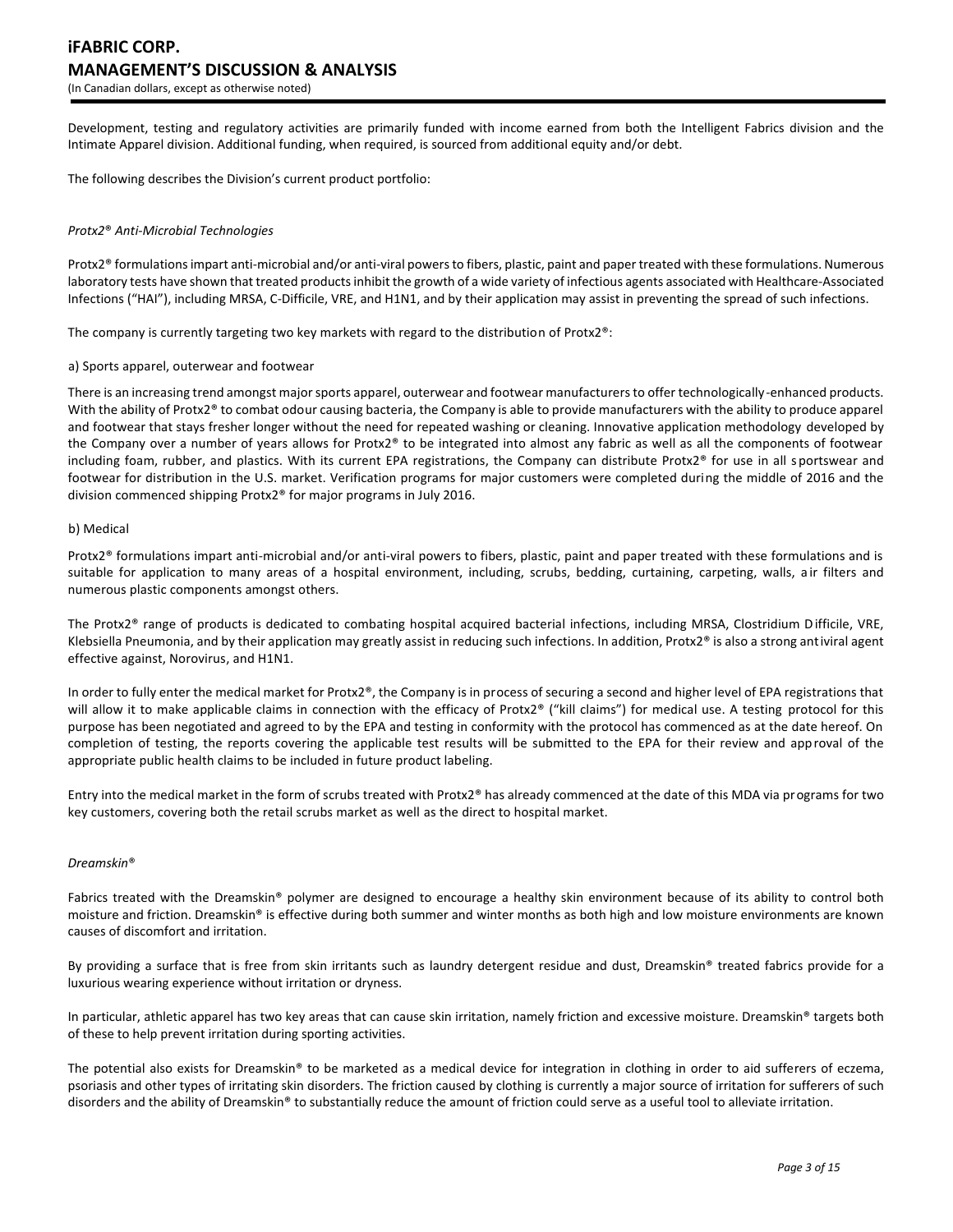In order to be marketed as a medical device Dreamskin® will need to be registered with the United States Food and Drug Administration ("FDA") as a medical device. Such registration may necessitate a clinical trial and the Company is currently consulting with its regulatory and industry experts regarding the best approach for conducting such a trial. Based on the information received by the Company to date, the cost of a clinical trial is estimated to be in the order of \$100,000 and the estimated completion period could be in the range of 18 to 36 months. The commencement date of the Company's FDA application for Dreamskin® as a medical device is not yet certain.

Dreamskin® is also currently being integrated into certain product offerings of the Company's Intimate Apparel Division and in particular intimate apparel and sleepwear. The market launch of these products commenced in January 2017.

#### *Enguard*® *Insect Repellent Fabric*

Applying Enguard® to fabrics results in a highly effective and durable insect repellent. A major strength of Enguard® is that it is safe for children. Testing carried out by the London School of Hygiene and Tropical Medicine show Enguard® to have repelling power comparable to highconcentration DEET and significantly greater than any other natural insect repellents.

Application for regulatory approval of Enguard® by the US Environmental Protection Agency (the "EPA") is in process. Application will also be made to the Pest Management Regulatory Agency ("PMRA") division of Health Canada for approval of Enguard® for the Canadian market utilizing EPA data once the US EPA application has been completed. Whilst the timelines for regulatory approvals of Enguard® in the U.S. and Canada are not certain, the Company is currently working towards initially launching Enguard® products in international markets where regulatory approvals are far less stringent than that of the U.S. and Canada.

#### *UVtx™*

Textiles infused with UVtx™ provides apparel with a built in ultraviolet ("UV") light blocker. The UVtx™ formulation contains both UV reflecting and UV absorption elements, giving apparel treated with UVtx™ the ultraviolet protection factor ("UPF") strength of up to UPF 60. This allows the wearer of UVtx™ treated apparel to enjoy permanent sun protection without the need to apply sprays or lotions to the area covered by the garment. Testing has shown that UVtx<sup>™</sup> treated textiles never lose efficacy.

#### *FreshTx™*

FreshTx™ is a state of the art odour-absorbing technology, which is easily infused into textile products. FreshTx™ offers permanent protection against odours without the need to use sprays or perfumes. FreshTx™ uses naturally-occurring elements for effective results that are non-toxic and safe. Extremely durable, once applied, the properties of FreshTx™ are renewed with each wash, and is effective even when wet.

### *DryTx™*

DryTx™ moisture wicking technology provides treated apparel with the ability to quickly draw moisture away from the skin and disperse perspiration across the fabric surface for faster evaporation.

The main attributes of DryTx™ are its abilities to:

- Wick moisture away from the skin;
- Provide for garments that will not feel heavy or damp even during periods of high exertion by the wearer;
- Provide for garments that create less skin chafe compared to wet fabrics;
- Provide for garments that dry quicker, thereby assisting the wearer in maintaining a more even body temperature;
- Allow for fabrics to retain their natural softness.

An additional significant attribute of DryTx™ is its ability to be integrated into apparel in combination with the division's other product offerings, resulting in unique garments that provide superior performance characteristics for athletic apparel.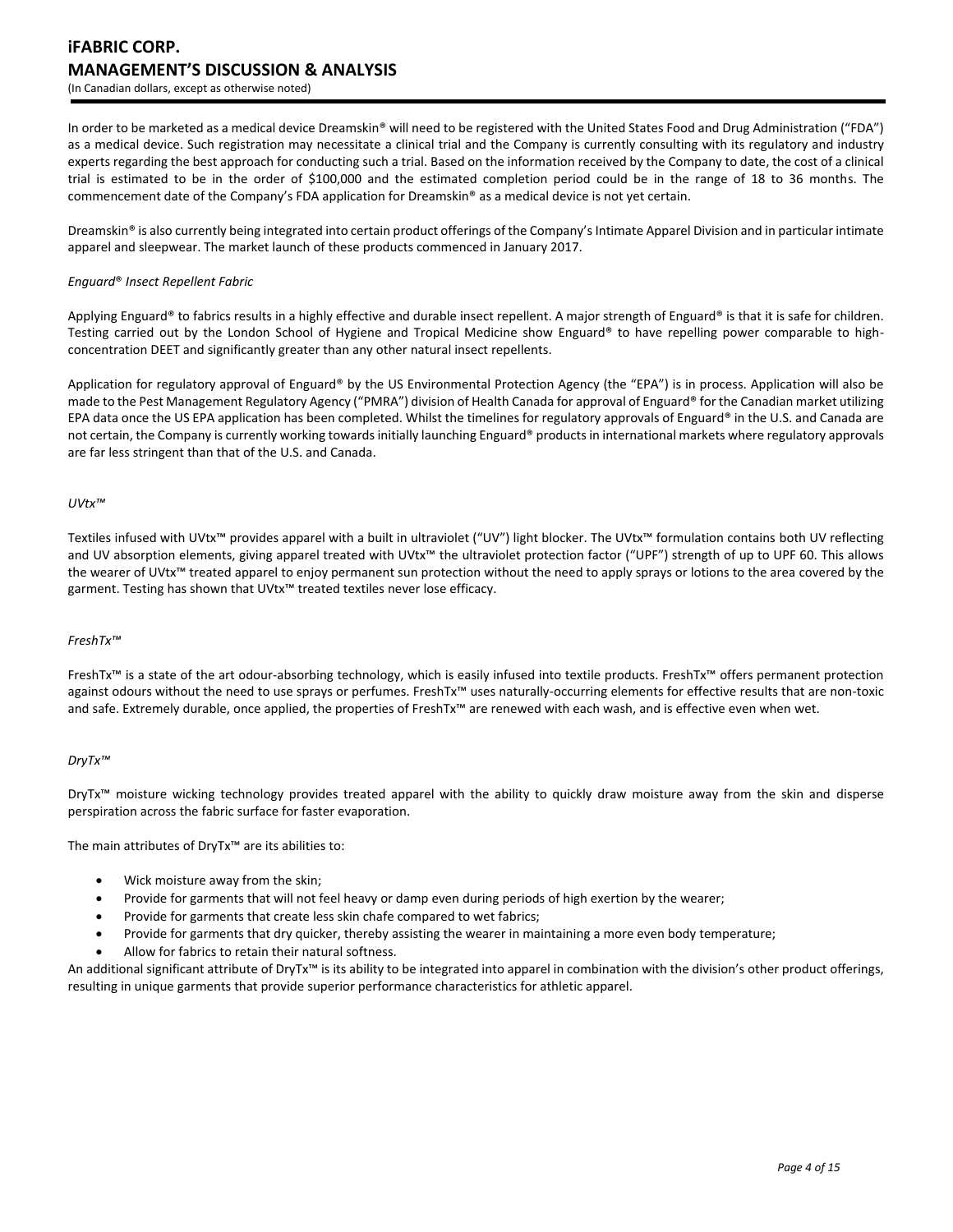## *RepelTX™*

RepelTX™ is an environmentally friendly coating that is resistant to moisture. The RepelTX™ coating can be used on various surfaces including electronics and fabrics, which are then protected against water and moisture by simply treating them in a fluorinated solvent. The coating dries in just over one minute at room temperature, and it starts working immediately once set.

RepelTX™ offers the next generation in water repellency performance. RepelTX™ modifies fabric at the molecular level by permanently attaching hydrophobic 'hairs' to individual fibers that lift liquids, causing them to bead and roll right off the fabric surface. It features a hydrocarbon polymer which is both more ecologically friendly and economically smart compared to competing technologies. The result is a market leading performance, liquid repellency that is breathable, durable and fast drying.

The Company's ancillary objective in offering these additional formulations is to utilize them in combination with Protx2®, Dreamskin® and Enguard*®*, which results in unique products that provide a multiple of benefits to the user. The additional benefit to iFabric will be increased revenue from every sale involving a multiple of chemicals. Particularly in health care environments, the combination of water repellency and an antimicrobial allows for garments that repel liquids (for example, blood) and at the same time are able to kill bacteria. These combined attributes are optimal for the industry.

# **SELECTED ANNUAL INFORMATION**

The following table sets forth selected annual consolidated statement of earnings (loss) information and balance sheet data for each of the last five fiscal years.

| For the year ended and as at September 30,              | 2016       | 2015       | 2014       | 2013       | 2012       |
|---------------------------------------------------------|------------|------------|------------|------------|------------|
| <b>Income Statement Data</b>                            |            |            |            |            |            |
| Revenue                                                 | 13,570,365 | 13,074,848 | 13,021,482 | 8,165,983  | 6,074,766  |
| Net earnings (loss) attributable to common shareholders | (373, 977) | (109, 837) | 542,214    | (144, 556) | (218, 680) |
| Net earnings (loss) per common share                    |            |            |            |            |            |
| <b>Basic</b>                                            | (0.014)    | (0.004)    | 0.021      | (0.006)    | (0.009)    |
| Diluted                                                 | (0.014)    | (0.004)    | 0.020      | (0.006)    | (0.009)    |
|                                                         |            |            |            |            |            |
| <b>Balance Sheet Data</b>                               |            |            |            |            |            |
| Total assets                                            | 12,296,093 | 11,928,359 | 11,559,443 | 9,154,711  | 8,454,058  |
| Total non-current financial liabilities                 | 1,893,809  | 1,408,893  | 1,952,287  | 2,084,741  | 2,801,891  |
| Cash dividends declared                                 |            |            |            |            |            |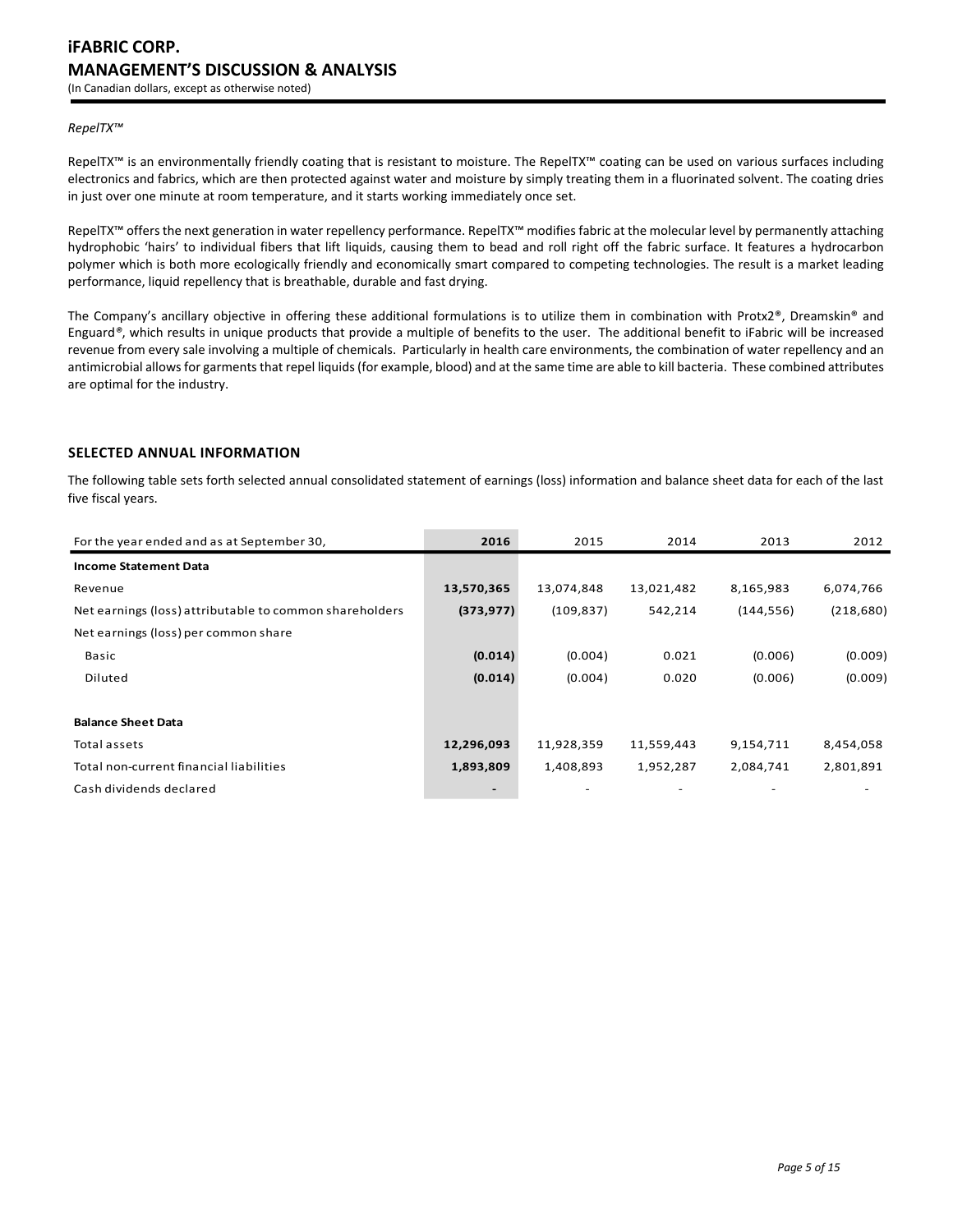# **RESULTS OF OPERATIONS – THREE AND NINE MONTHS ENDED JUNE 30, 2017 AND 2016**

The following table sets forth the Company's unaudited condensed consolidated statements of earnings (loss) and comprehensive earnings (loss) for the three and nine months ended June 30, 2017 and 2016:

|                                                                        | Three months |            | Nine months |            |
|------------------------------------------------------------------------|--------------|------------|-------------|------------|
| For the period ended June 30,                                          | 2017         | 2016       | 2017        | 2016       |
| <b>REVENUE</b>                                                         | 4,888,400    | 2,999,317  | 12,245,711  | 9,400,354  |
| <b>COST OF SALES</b>                                                   | 2,438,651    | 1,580,985  | 6,565,961   | 4,695,361  |
| <b>GROSS PROFIT</b>                                                    | 2,449,749    | 1,418,332  | 5,679,750   | 4,704,993  |
| <b>EXPENSES</b>                                                        |              |            |             |            |
| Selling, general and administrative costs                              | 1,375,547    | 1,429,914  | 3,921,784   | 4,744,653  |
| Interest on operating line                                             | 7,998        | 7,532      | 26,049      | 18,754     |
| Interest on long-term debt                                             | 14,881       | 6,586      | 56,732      | 25,476     |
| Amortization of property, plant and equipment                          | 10,690       | 21,182     | 38,751      | 38,597     |
| Amortization of deferred development costs                             | 40,366       | 40,365     | 121,097     | 121,097    |
|                                                                        | 1,449,482    | 1,505,579  | 4,164,413   | 4,948,577  |
| <b>EARNINGS (LOSS) FROM OPERATIONS</b>                                 | 1,000,267    | (87, 247)  | 1,515,337   | (243, 584) |
| <b>OTHER EXPENSES</b>                                                  |              |            |             |            |
| Share-based compensation                                               | 369,359      | 16,280     | 401,919     | 101,943    |
| Loss on foreign exchange                                               | 118,867      | 52,277     | 105,917     | 176,619    |
|                                                                        | 488,226      | 68,557     | 507,836     | 278,562    |
| <b>EARNINGS (LOSS) BEFORE INCOME TAXES</b>                             | 512,041      | (155, 804) | 1,007,501   | (522, 146) |
| <b>PROVISION FOR (RECOVERY OF) INCOME TAXES</b>                        |              |            |             |            |
| Current                                                                | 220,287      | 2,818      | 316,075     | 8,304      |
| Deferred                                                               | 22,600       | (36, 660)  | 61,600      | (126, 017) |
|                                                                        | 242,887      | (33, 842)  | 377,675     | (117, 713) |
| NET EARNINGS (LOSS) AND COMPREHENSIVE EARNINGS (LOSS)                  | 269,154      | (121, 962) | 629,826     | (404, 433) |
| NET EARNINGS (LOSS) AND COMPREHENSIVE EARNINGS (LOSS) ATTRIBUTABLE TO: |              |            |             |            |
| iFabric Corp. shareholders                                             | 264,213      | (121, 653) | 627,159     | (406, 723) |
| Non-controlling interest                                               | 4,941        | (309)      | 2,667       | 2,290      |
|                                                                        | 269,154      | (121, 962) | 629,826     | (404, 433) |
| <b>EARNINGS (LOSS) PER SHARE</b>                                       |              |            |             |            |
| Basic                                                                  | 0.010        | (0.005)    | 0.024       | (0.016)    |
| Diluted                                                                | 0.010        | (0.005)    | 0.023       | (0.016)    |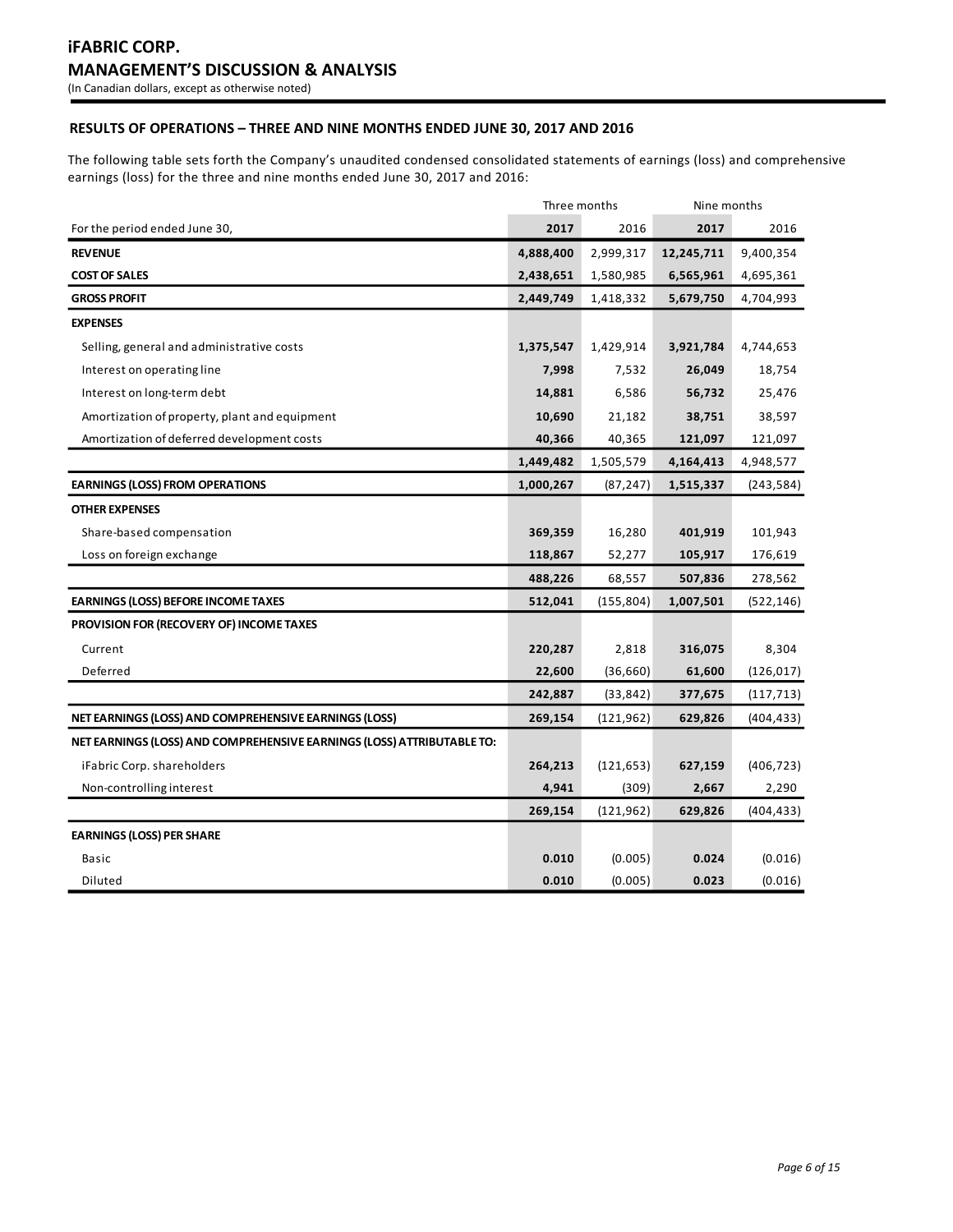(In Canadian dollars, except as otherwise noted)

# **SELECTED OPERATING SEGMENT DATA**

| Q3 2017                             | Intimate<br>Apparel | Intelligent<br>Fabrics | Other<br>Segments | Corporate<br>Items and<br>Eliminations | Consolidated |
|-------------------------------------|---------------------|------------------------|-------------------|----------------------------------------|--------------|
| <b>External Revenue</b>             | 3,495,976           | 1,378,074              | 14,350            |                                        | 4,888,400    |
| Earnings (loss) before income taxes | 642,693             | 222,813                | 15,654            | (369, 119)                             | 512,041      |
| Q3 2016                             | Intimate<br>Apparel | Intelligent<br>Fabrics | Other<br>Segments | Corporate<br>Items and<br>Eliminations | Consolidated |
| <b>External Revenue</b>             | 2,662,904           | 310,813                | 25,600            |                                        | 2,999,317    |
| Earnings (loss) before income taxes | 54.358              | (244.402)              | (455)             | 34,695                                 | (155, 804)   |

## **DISCUSSION OF THE RESULTS OF OPERATIONS – THREE MONTHS ENDED JUNE 30, 2017 AND 2016**

### **Revenue**

Revenue increased by \$1,889,083 to \$4,888,400 in Q3 2017 from \$2,999,317 in Q3 2016. With respect to reportable operating segments of the Company, revenue increased by 31% or \$833,072 in its Intimate Apparel segment and revenue increased by 343% or \$1,067,261 in its Intelligent Fabrics segment. Geographically, revenues increased in Canada, the US, and Southeast Asia and other markets, while revenue decreased in the UK during Q3 2017 versus Q3 2016.

Overall, revenue increased 63% during Q3 2017 in comparison to Q3 2016. The Intelligent Fabrics division continued its integration of its core products with major manufacturing clients, specifically in the United States and in Asia, resulting in a substantial increase in total revenue within this operating segment compared to Q3 2016. In the Intimate Apparel segment, the Company realized strong sales in its new Maidenform® sleepwear lines, which launched earlier in fiscal 2017, and were the primary driver of revenue growth in this segment.

### **Gross profit**

Gross profit as a percentage of revenue was 50% in Q3 2017, increasing from 47% in Q3 2016. The increase in gross profit percentage is largely attributable to a higher gross profit percentage in the Intimate Apparel division versus the same period in the prior year, mainly due to lower clearances of seasonal goods and the product mix for the quarter. The Intelligent Fabrics division contributed a higher proportion of consolidated revenue in Q3 2017 versus Q3 2016, but carried a lower gross profit percentage than revenue in the Intimate Apparel segment, offsetting a portion of the increased overall gross profit percentage. Gross profit in dollars increased by 39% or \$1,031,417 to \$2,449,749 in Q3 2017 from \$1,418,332 in Q3 2016. The increase in gross profit dollars is largely attributable to an increase in revenue from Q3 2016 to Q3 2017, as well as an increase in the gross profit percentage.

### **Selling, general and administrative costs**

In Q3 2017, selling, general and administrative costs decreased by 4% or \$54,367 to \$1,375,547 from \$1,429,914 in Q3 2016. In the Intimate Apparel operating segment, the Company lowered its selling, general and administrative costs with respect to its product development staff, in conjunction with the elimination of products under a previous licensing arrangement. In the Intelligent Fabrics segment, the Company had a nominal change in the total expenditures on selling, general and administrative activities during Q3 2017 versus Q3 2016.

## **Interest Expense**

Interest expense during Q3 2017 was \$22,879 compared to \$14,118 during Q3 2016. The primary change in interest expense was an increase in long-term bank borrowings for the purpose of funding the anticipated growth in both of the Company's divisions.

### **Amortization**

Amortization of the Company's property, plant and equipment and deferred development costs totaled \$51,056 during Q3 2017 compared to \$61,547 during Q3 2016.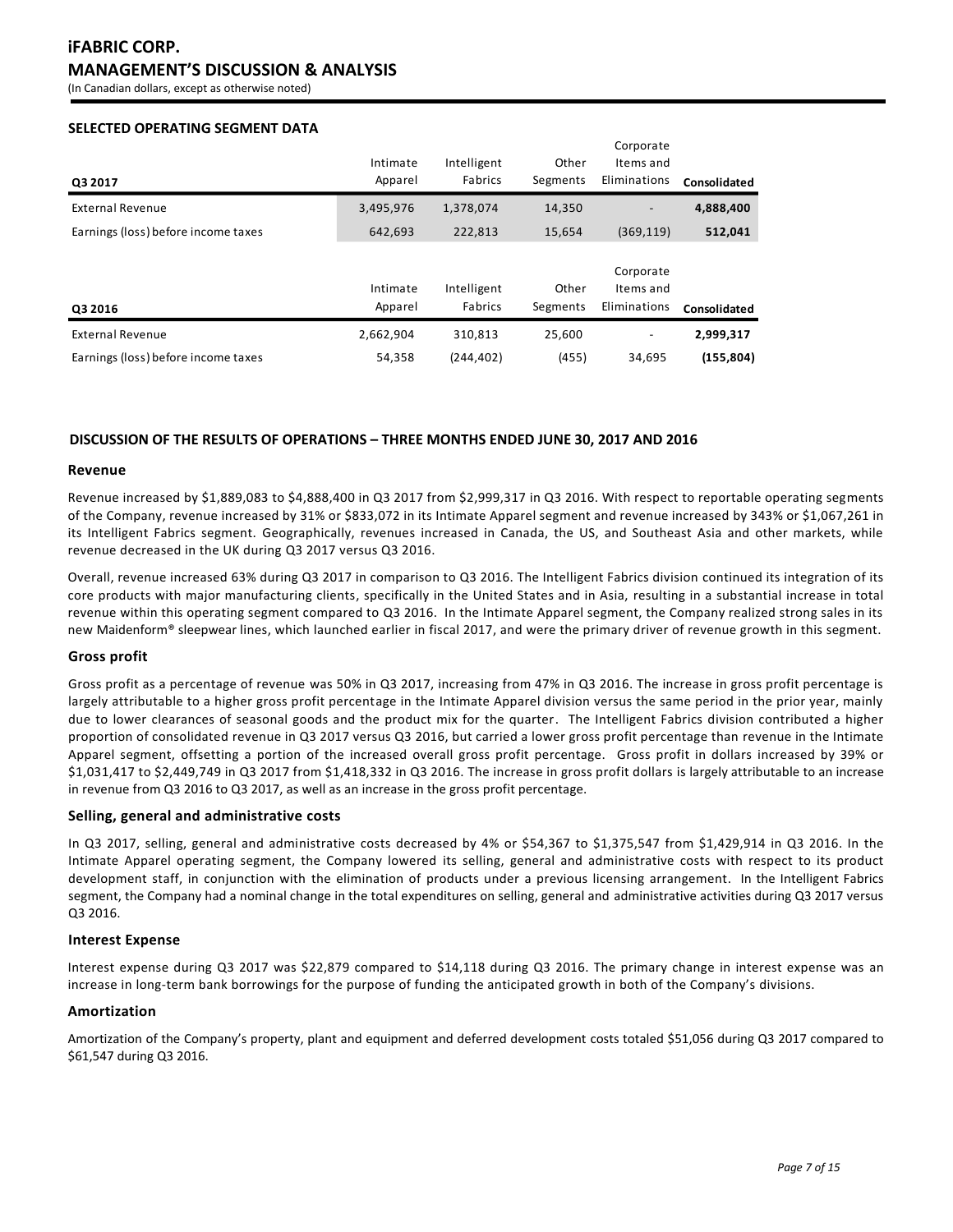## **Share-based compensation**

Share-based compensation costs in Q3 2017 were \$353,079 higher than in Q3 2016. The increase in share-based compensation costs is the result of a grant of 600,000 stock options during Q3 2017, half of which vested immediately.

#### **Loss on foreign exchange**

In Q3 2017, the Company's loss on foreign exchange was \$118,867 versus a loss of \$52,277 in Q3 2016. The main reason for a greater loss on foreign exchange versus the comparative period was a rapidly appreciating Canadian dollar during the latter part of Q3 2017, which resulted in losses on translating the Company's US and GBP-denominated assets into Canadian dollars.

## **Provision for (recovery of) income taxes**

The Company's total provision for income taxes in Q3 2017 was \$242,887 compared to a recovery of income taxes of \$33,872 in Q3 2016. Included in the earnings (loss) before income taxes are certain non-deductible items for tax purposes. Specifically, an increase in Q3 2017 from Q3 2016 in share-based compensation by \$353,079 is the main reason for the change in the Company's effective income tax rate.

## **Net earnings (loss)**

Net earnings attributable to iFabric's shareholders during Q3 2017 was \$264,213 (\$0.010 per share, basic, and \$0.010 per share, diluted) compared to a net loss of \$121,653 in Q3 2016 (\$0.005 per share, basic and diluted). The increase in net earnings attributable to iFabric Corp. shareholders of \$385,866 in Q3 2017 versus Q3 2016 is largely attributable higher revenues, higher gross profit in terms of percentage and dollars, and lower selling, general and administrative costs, for the reasons discussed above.

# **DISCUSSION OF THE RESULTS OF OPERATIONS – NINE MONTHS ENDED JUNE 30, 2017 AND 2016**

### **Revenue**

Revenue increased by \$2,845,357 to \$12,245,711 for the nine months ended June 30, 2017 from \$9,400,354 for the comparable period in 2016. With respect to reportable operating segments of the Company, revenue decreased by 1% or \$80,709 in its Intimate Apparel segment and revenue increased by 319% or \$2,951,390 in its Intelligent Fabrics segment. Geographically, for the first three quarters to date in 2017, revenue in Canada and Southeast Asia and other regions increased, but decreased in the UK and US regions, versus the same period in 2016.

Overall, revenue increased 30% during the nine months ended June 30, 2017 in comparison to 2016. During the nine months ended June 30, 2017, the Intimate Apparel operating segment increased its revenues during Q2 and Q3 2017 versus the comparative quarters in 2016, but these increases were offset by lower revenues in the first quarter of 2017 when compared to the prior year. During the nine months ended June 30, 2017, the Intelligent Fabrics division continued the integration of its core products with major manufacturing clients, resulting in a significant increase in total revenue within this operating segment compared to the same period in 2016.

# **Gross profit**

Gross profit as a percentage of revenue decreased to 46% for the nine months ended June 30, 2017 from 50% in the same period of 2016. The decrease in gross profit percentage for the year to date was mostly the result of a higher proportion of sales in the Intelligent Fabrics operating segment, which carry lower margins compared to the Intimate Apparel operating segment. Gross profit in dollars increased by 21% or \$974,757 to \$5,679,750 for the year to date 2017 from \$4,704,993 in the same period of 2016. The increase in gross profit dollars was primarily caused by greater revenues during the year to date in 2017 versus 2016.

## **Selling, general and administrative costs**

For the nine months ended June 30, 2017, selling, general and administrative costs decreased by 17% or \$822,869 to \$3,921,784 from \$4,744,653 for the nine months ended June 30, 2016. In the Intimate Apparel operating segment, the Company decreased its selling, general and administrative costs with respect to its product development staff, in conjunction with the elimination of products under a previous licensing arrangement. The division also lowered its promotional costs for the year to date in Q3 2017 compared to the same period in 2016. In the Intelligent Fabrics segment, the Company increased its travel, regulatory and testing costs to facilitate growth of existing products, as well as the launch of new products. Selling, general and administrative costs have also decreased as a result of the Canadian dollar strengthening during the nine months ended June 30, 2017 compared to 2016, against the U.S. dollar, as a significant portion of the Company's overhead expenses are paid for in U.S. dollars.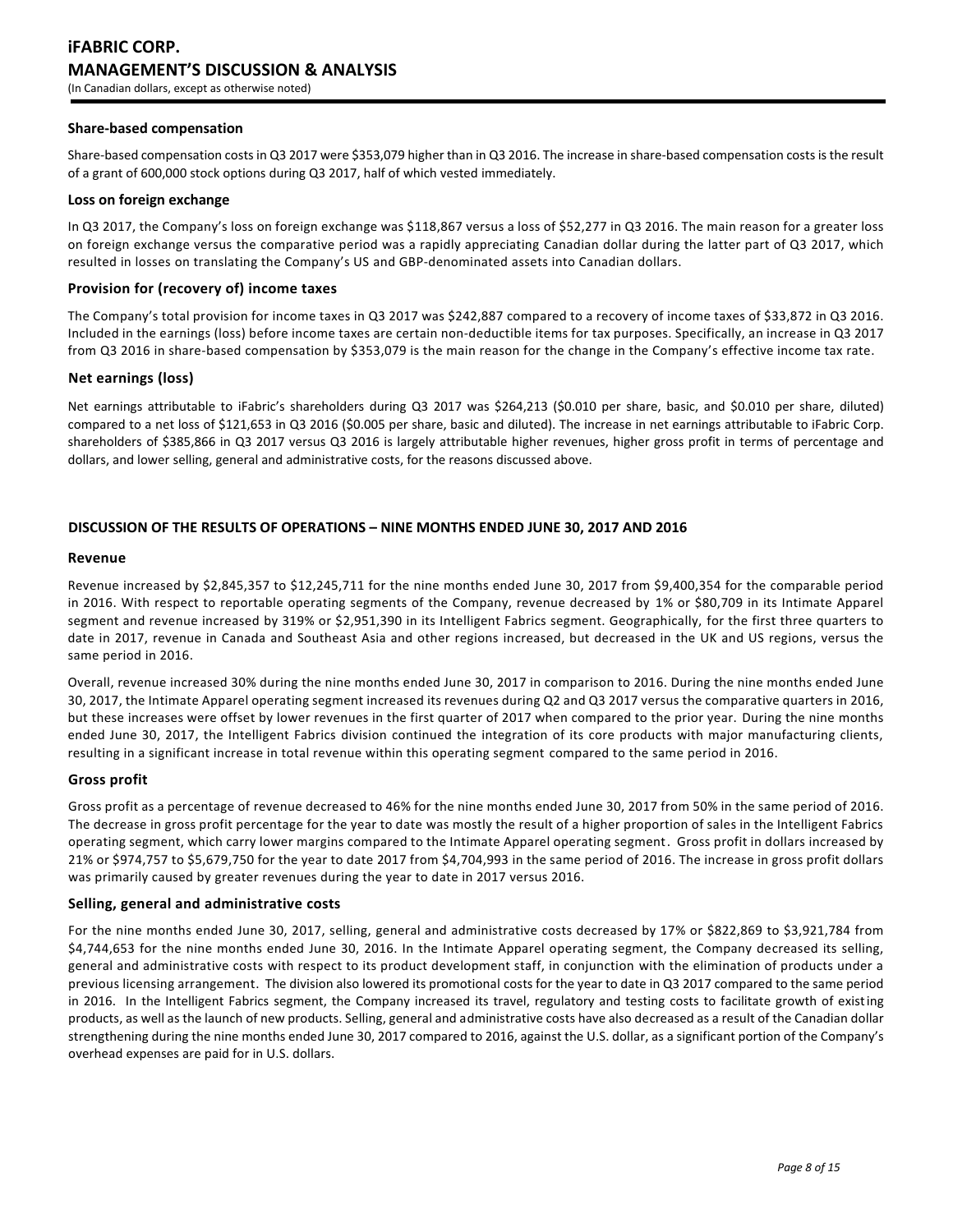## **Interest Expense**

Interest expense during the nine months ended June 30, 2017 was \$82,781 compared to \$44,230 during the same period in 2016. The overall change in interest expense was as the result of interest penalties paid on the early retirement of non-current debt, pursuant to a restructuring of, and an increase in, long-term bank borrowings.

## **Amortization**

Amortization of the Company's property, plant and equipment and deferred development costs totaled \$159,848 during the nine months ended June 30, 2017 compared to \$159,694 during the same period in 2016.

## **Share-based compensation**

Share-based compensation costs for the nine months ended June 30, 2017 were \$299,976 higher than for the same period in 2016. The increase in share-based compensation costs is the result of granting 600,000 stock options to during Q3 2017, half of which vested immediately.

### **Loss on foreign exchange**

For the nine months ended June 30, 2017, the Company's loss on foreign exchange was \$105,917 versus \$176,619 in the same period of 2016. The Company faced a strengthening Canadian dollar against both the US dollar and Great British pound during the year to date in Q3 2017, as well as in the same period in 2016, which is the primary reason for the foreign exchange losses in both comparative periods.

### **Provision for (recovery of) income taxes**

The Company's total provision for income taxes for the year to date in 2017 was \$377,675 compared to a recovery of income taxes of \$117,713 for the same period in 2016. Included in the earnings (loss) before income taxes are certain non-deductible items for tax purposes. Specifically, an increase in share-based compensation by \$299,976 for the first three quarters of 2017 versus 2016 is the main reason for the change in the Company's effective income tax rate.

### **Net earnings (loss)**

Net earnings attributable to iFabric's shareholders during the nine months ended June 30, 2017 was \$627,159 (\$0.024 per share, basic and \$0.023, diluted) compared to a loss of \$406,723 for the nine months ended June 30, 2016 (\$0.016 per share, basic and diluted). The increased net earnings for the first three quarters of 2017 compared to 2016 is largely attributable to higher revenues, higher gross profit, and lower selling general and administrative costs.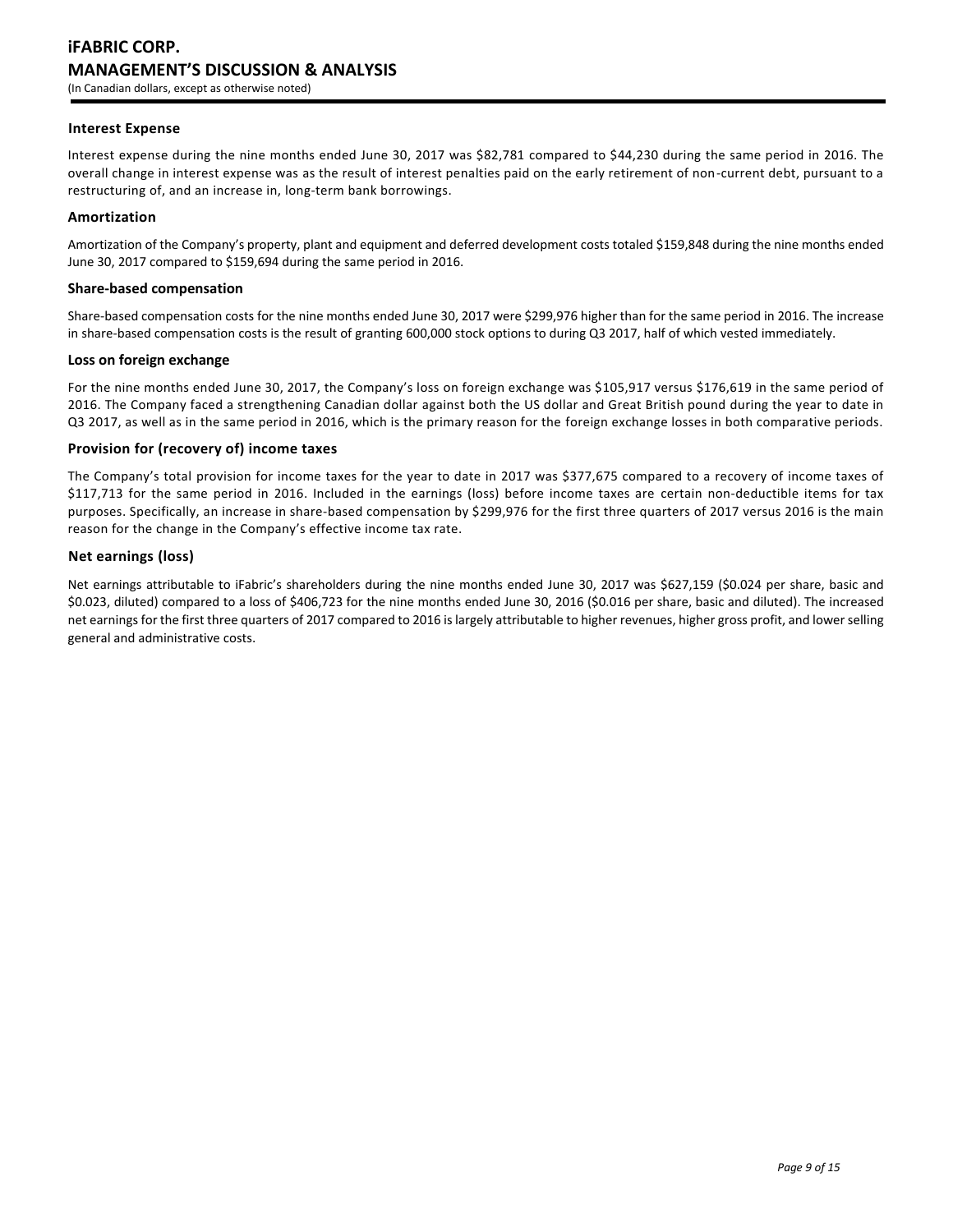# **SEASONALITY AND QUARTERLY FLUCTUATIONS**

The Company's business is seasonal and results of operations for any interim period are not necessarily indicative of results of operations for the full fiscal year.

## **SUMMARY OF QUARTERLY RESULTS**

| Fiscal 2017                                             | Q <sub>1</sub> | Q2         | Q <sub>3</sub> | Q4         |
|---------------------------------------------------------|----------------|------------|----------------|------------|
| Revenue                                                 | 3,102,120      | 4,255,192  | 4,888,400      |            |
| Net earnings (loss) attributable to common shareholders | (125, 375)     | 472,221    | 264,213        |            |
| Net earnings (loss) per common share                    |                |            |                |            |
| <b>Basic</b>                                            | (0.005)        | 0.018      | 0.010          |            |
| Diluted                                                 | (0.005)        | 0.017      | 0.010          |            |
| Fiscal 2016                                             | Q1             | Q2         | Q <sub>3</sub> | Q4         |
| Revenue                                                 | 3,329,010      | 3,072,027  | 2,999,317      | 4,170,011  |
| Net earnings (loss) attributable to common shareholders | 39,588         | (324, 657) | (121, 653)     | 32,745     |
| Net earnings (loss) per common share                    |                |            |                |            |
| <b>Basic</b>                                            | 0.002          | (0.013)    | (0.005)        | 0.001      |
| Diluted                                                 | 0.001          | (0.013)    | (0.005)        | 0.001      |
| Fiscal 2015                                             | Q1             | Q2         | Q <sub>3</sub> | Q4         |
| Revenue                                                 | 3,042,404      | 3,251,478  | 3,700,502      | 3,080,464  |
| Net earnings (loss) attributable to common shareholders | (160, 905)     | 126,333    | 206,806        | (282, 071) |
| Net earnings (loss) per common share                    |                |            |                |            |
| Basic                                                   | (0.006)        | 0.005      | 0.008          | (0.011)    |
| Diluted                                                 | (0.006)        | 0.005      | 0.008          | (0.011)    |

## **OVERVIEW OF CONSOLIDATED STATEMENTS OF FINANCIAL POSITION**

The Company's cash balance increased to \$1,876,983 as at June 30, 2017 from \$1,260,213 as at September 30, 2016.

Total accounts receivable at the end of Q3 2017 was \$3,374,709 compared to \$2,830,179 as at September 30, 2016.

Total inventory decreased by \$274,832 to \$3,256,570 at the end of Q3 2017 from \$3,531,402 at the end of fiscal 2016.

Property, plant and equipment at the end of Q3 2017 totaled \$2,908,684 compared to \$2,938,651 at the end of fiscal 2016.

Deferred development costs decreased to \$315,609 at the end of Q3 2017 from \$436,706 at the end of fiscal 2016. The decrease is attributable to the amortization of deferred development costs.

Deferred income taxes decreased to \$758,400 at the end of Q3 2017 from \$820,000 at the end of fiscal 2016. The decrease is mostly attributable to non-capital losses utilized in the Company's Intelligent Fabrics operating segment during the Q2 and Q3 2017.

Total liabilities at the end of Q3 2017 were \$234,212 higher than at the end of fiscal 2016. The Company increased its liabilities mainly with respect to its accounts payable and accrued liabilities, income tax payable, deferred revenue, and long-term debt. The increase in total liabilities was partially offset by a reduction in bank indebtedness on the Company's operating line.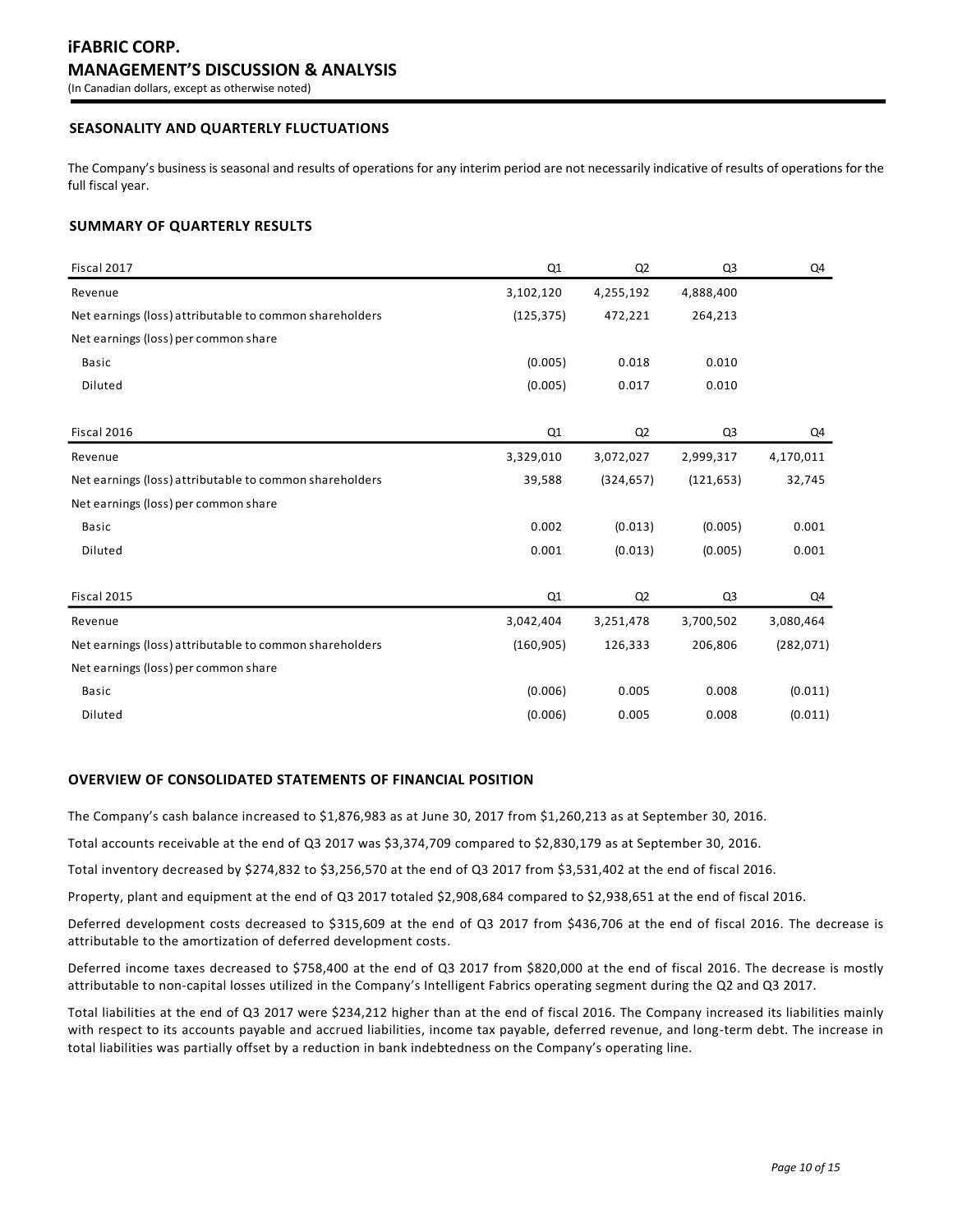# **LIQUIDITY, CASH FLOWS AND CAPITAL RESOURCES**

The Company is subject to risks including, but not limited to, the potential inability to raise additional funds through debt and/or equity financing to support the Company's development and continued operations, and to meet the Company's liabilities and commitments as they come due.

The Company's capital resources include a bank operating line, long-term debt, and equity attributable to the Company's shareholders.

#### **Bank Operating Line**

Two of the Company's subsidiaries share a demand operating loan with a tier one Canadian bank available to a maximum of \$3,500,000, against which \$436,155 was outstanding as at June 30, 2017 (September 30, 2016 – \$889,903). The loan facility bears interest at either the bank's prime lending rate or USD base rate, as applicable, plus 0.75%. The purpose of the credit facility is to provide for ongoing operating requirements including the financing of accounts receivable and inventories. The facility is secured by a first-ranking all-indebtedness collateral mortgage in the amount of \$3,000,000 on land and buildings, a general security agreement, an assignment of rents, as well as guarantees from the Company and two of its subsidiary companies.

#### **Long-term Debt**

The Company's subsidiaries group has a non-revolving demand term loan, payable in monthly principal payments of \$9,722 plus interest, bearing interest at the bank's prime rate plus 0.75%, due by February 28, 2032 and secured by a first-ranking all-indebtedness collateral mortgage in the amount of \$3,000,000 on land and buildings, a general security agreement, an assignment of rents, as well as guarantees from the Company and three of its subsidiary companies. As at June 30, 2017, the total amount of this loan outstanding was \$1,711,111 (September 30, 2016 - \$1,450,000). The increase in long-term debt was utilized to finance working capital.

#### **Working capital**

Working capital represents current assets less current liabilities. As at June 30, 2017, the Company's working capital was \$6,786,980 compared to working capital of \$5,300,067 as at September 30, 2016, representing an increase of \$1,486,913 or 28%.

#### **Operating activities**

Cash provided by operating activities during the nine months ended June 30, 2017 amounted to \$875,959, compared to an amount of \$448,548 used in operating activities during the nine months ended June 30, 2016, representing an increase in cash inflow of \$1,324,507. The increase in operational cash flow can be largely attributed to greater net earnings in the first three quarters of 2017 compared to 2016.

#### **Financing activities**

Cash used in financing activities during the nine months ended June 30, 2017 amounted to \$250,405, compared to \$672,160 provided by financing activities during the nine months ended June 30, 2016, representing an increase of \$922,565 in financing cash outflow. The difference can be mostly attributed to the repayment of the Company's bank operating line during the first three quarters of 2017, as opposed to increasing the operating line balance during the first three quarters of 2016.

## **Investing activities**

\$8,784 was used in investing activities during the nine months ended June 30, 2017 compared to \$307,627 used in investing activities during the nine months ended June 30, 2016. The difference in investing activity cash flow is attributable to capital investments in retrofitting the Company's headquarters during the first three quarters of 2016.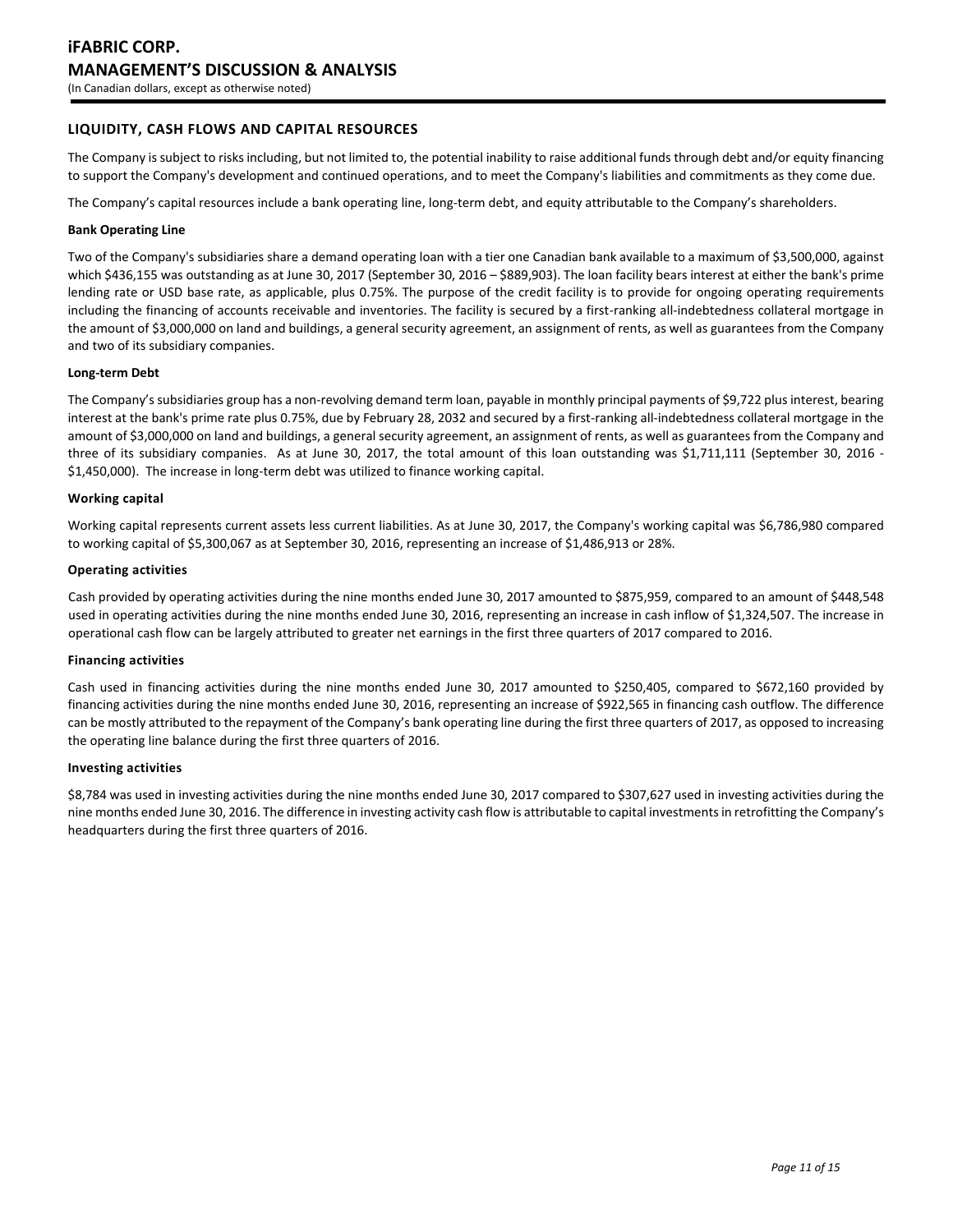# **OFF-BALANCE SHEET ARRANGEMENTS**

The Company has no off-balance sheet arrangements as of June 30, 2017, with the exception of the operating leases as noted in the "Commitments & Contractual Obligations" section disclosed in the Company's 2016 annual MD&A.

## **COMMITMENTS & CONTRACTUAL OBLIGATIONS**

During Q3 2017, there have been no significant changes in the contractual obligations from those disclosed in the Company's 2016 annual MD&A.

The Company's other commitments are outlined below:

- The Company enters into foreign exchange forward contracts to manage the risks associated with exchange rate fluctuations. See note 7 of the Company's Q3 2017 unaudited condensed consolidated interim financial statements for more information.
- In terms of a worldwide license agreement, the Company has the right to use trademarks in connection with the manufacture, marketing, sale and distribution of certain licensed products. During the license term, the Company is required to pay a quarterly royalty on its net sales as defined in the agreement, on all products sold under the licensed marks. The effective royalty rates vary depending on the distribution channel and range from 4-10%. Minimum annual royalties have been established for the balance of the contract periods ending December 31, 2017 and 2018 in U.S. dollar amounts of \$288,000 and \$368,000, respectively. In addition, the Company is required to pay an advertising fee of 1-2%, depending on the distribution channel, payable quarterly, on its net sales as defined in the agreement, for promotion of the licensed products. The Company is also required to pay an administration fee for the last remaining year of the contract, due January 1 2018, in the amount of \$20,500 USD. The license term is in effect until December 31, 2018.

### **RELATED PARTY TRANSACTIONS**

During the three and nine month periods ended June 30, 2017, there have been no significant changes in the related party transactions from those disclosed in the Company's 2016 audited consolidated financial statements, with the exception of a housing loan issued to an executive officer of the Company, as indicated in note 8 of the Company's Q3 2017 unaudited condensed consolidated interim financial statements.

### **FINANCIAL RISK MANAGEMENT**

The Company's risk management policies are established to identify and analyze the risks faced by the Company, to set appropriate risk limits and controls, and to monitor risks and adherence to limits. Risk management policies and systems are reviewed regularly to reflect changes in market conditions and the Company's activities. There have been no significant changes in the Company's risk exposures during the three and nine months ended June 30, 2017 from those described in the Company's audited annual consolidated financial statements for the year ended September 30, 2016.

### **OUTSTANDING SHARE DATA**

As of the date of this MD&A, the Company had 26,161,000 common shares outstanding. Furthermore, as of the date of this MD&A, the Company had 2,058,750 options issued and outstanding, of which 1,758,750 were exercisable, as well as 203,625 warrants outstanding.

### **RISKS & UNCERTAINTIES**

The Company is exposed to various operational risks and uncertainties which are described in the Company's 2016 annual MD&A. The risks and uncertainties disclosed in the 2016 annual MD&A are not exhaustive. There have been no specific additional risks or uncertainties identified during Q3 2017. New risk factors may emerge from time to time and it is not possible for management to predict all such risk factors, nor can it assess the impact of all such risk factors on the Company's business, performance, condition, results, operations or strategies and plans.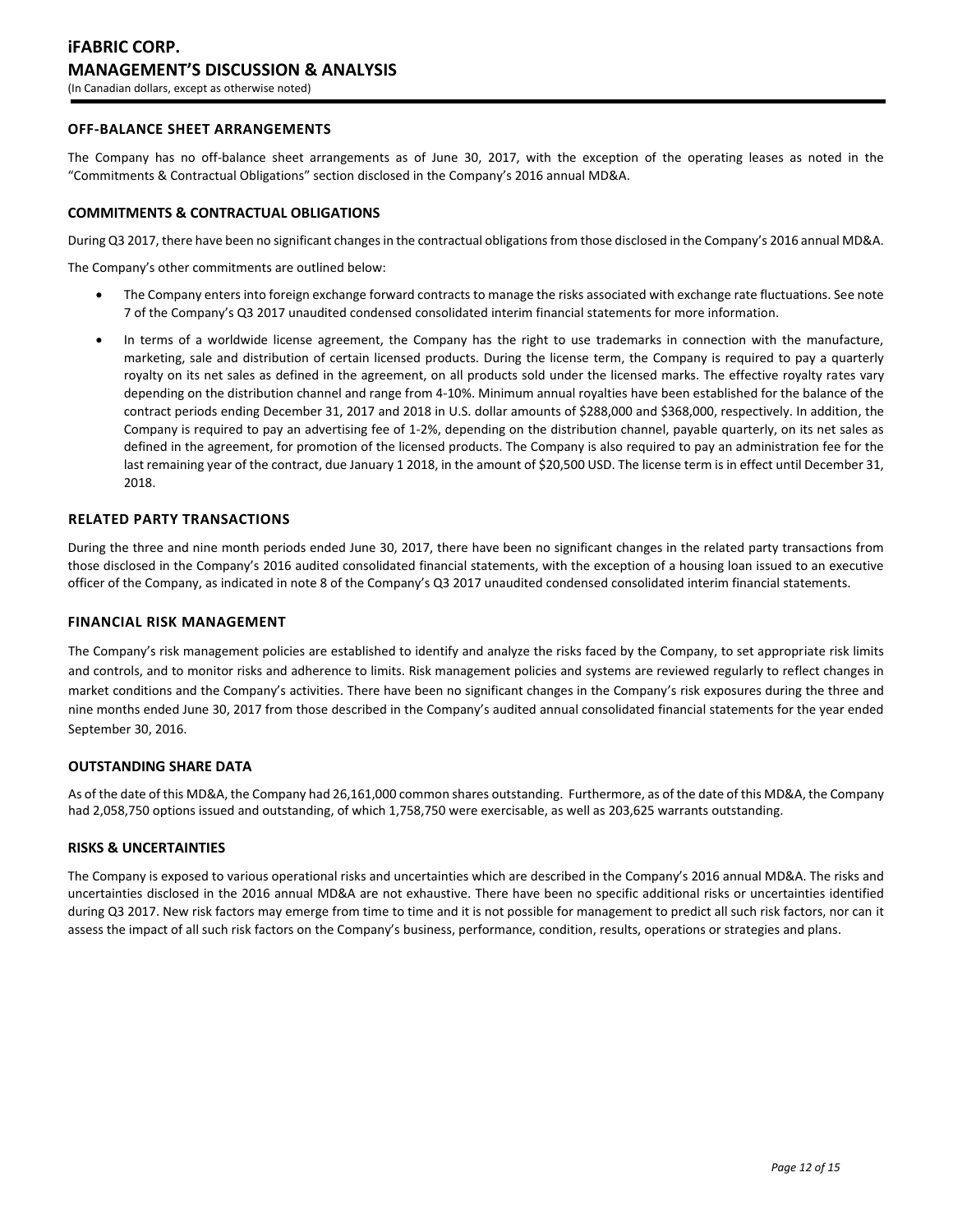# **CRITICAL ACCOUNTING POLICIES AND ESTIMATES**

This MD&A is based upon the Q3 2017 unaudited condensed consolidated interim financial statements, which have been prepared in accordance with IFRS and IAS 34, "Interim Financial Reporting". The preparation of the Q3 2017 unaudited condensed consolidated interim financial statements requires management to select appropriate accounting policies and to make judgments, estimates and assumptions that affect the reported amounts of assets, liabilities, revenues, expenses and the disclosure of contingent assets and liabilities at the end of the reporting period. The estimates and related assumptions are based on previous experience and other factors considered reasonable under the circumstances, the results of which form the basis of making assumptions about carrying values of assets and liabilities that are not readily apparent from other sources.

The estimates and underlying assumptions are reviewed on an ongoing basis. Revisions to accounting estimates are recognized in the period in which the estimate is revised if the revision affects only that period or in the period of revision and future periods if the revision affects both current and future periods.

Significant assumptions about the future that management has made could result in a material adjustment to the carrying amounts of assets and liabilities, or on the reported results of revenues, expenses, gains, or losses, in the event that actual results differ from assumptions made. The methods used to calculate critical accounting estimates are consistent with prior periods.

During Q3 2017, there were no significant changes to methods used to:

- Cost inventory or determine provisions for obsolete or slow-moving inventory
- Determine impairment of deferred development costs
- Determine impairment of deferred income tax assets
- Determine impairment or estimated useful lives of property, plant and equipment
- Determine the allowance for doubtful accounts
- Determine the allowance for discounts and rebates
- Determine the fair value of share-based payment transactions

For further details concerning the use of estimates, judgments and assumptions in the preparation of the Company's Q3 2017 unaudited condensed consolidated interim financial statements, along with details of the significant accounting policies used in the preparation of such interim financial statements, specific reference should be made to note 3 of the Company's audited annual consolidated financial statements for the fiscal year ended September 30, 2016.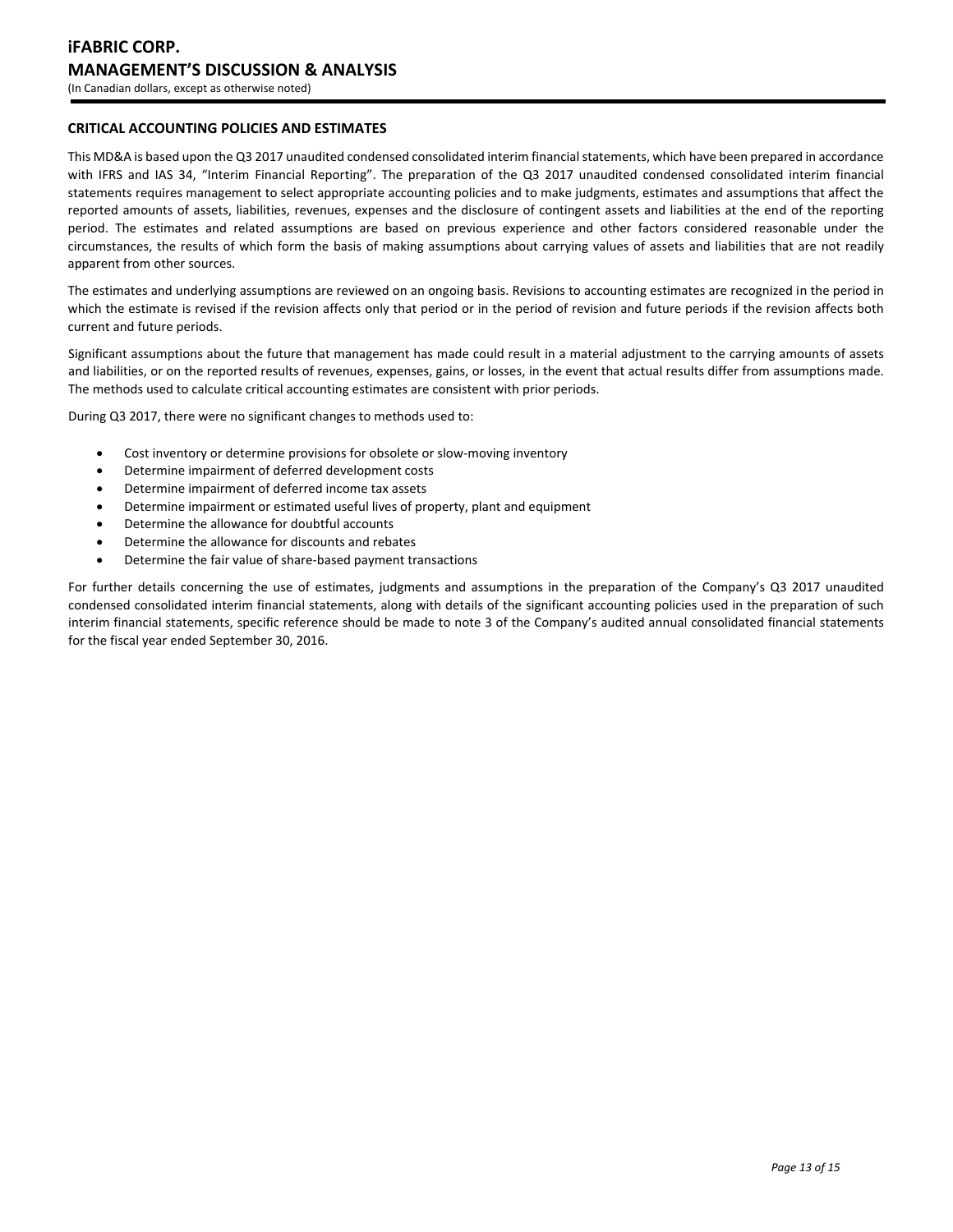# **ACCOUNTING POLICY DEVELOPMENTS**

The significant accounting policies as disclosed in the Company's audited annual consolidated financial statements for the year ended September 30, 2016 have been applied consistently in the preparation of the Q3 2017 unaudited condensed consolidated interim financial statements.

## **(a) Future changes in accounting standards**

Certain new standards, interpretations, amendments and improvements to existing standards were issued by the IASB or IFRIC that are mandatory for annual accounting periods beginning on January 1, 2017 or later periods. The standards impacted that are applicable to the Company are as follows:

- i) IFRS 9, 'Financial Instruments' was issued in November 2009 as the first step in its project to replace IAS 39 'Financial Instruments: Recognition and Measurement'. IFRS 9 introduces new requirements for classifying and measuring financial assets that must be applied for annual reporting periods beginning on or after January 1, 2018, with early adoption permitted. The IASB amended IFRS 9 in November 2013 to add new requirements for classifying and measuring financial liabilities, de-recognition of financial instruments, impairment and hedge accounting. The standard is not expected to have an impact on the Company's accounting for financial instruments and the Company has not yet decided when to adopt IFRS 9.
- ii) IFRS 15, 'Revenue From Contracts With Customers' was issued in May 2014. The standard provides a comprehensive framework for recognition, measurement, and disclosure of revenue from contracts with customers except for those that fall within the scope of IAS 17, 'Leases' or other applicable IFRS. Application of the standard is mandatory for annual reporting periods beginning on or after January 1, 2018, with early adoption permitted. The adoption of IFRS 15 is not expected to have an impact on the Company's accounting for revenue and the Company is currently assessing when to adopt IFRS 15.
- iii) IFRS 16, 'Leases', was published in January 2016, replacing IAS 17, 'Leases', and related interpretations. The standard introduces a single lessee accounting model and requires a lessee to recognize assets and liabilities for all leases with a term of more than 12 months, unless the underlying asset is of low value. A lessee is required to recognize a right-of-use asset representing its right to use the underlying asset and a lease liability representing its obligation to make lease payments. Lessors continue to classify leases as finance and operating leases. Other areas of the lease accounting model have been impacted, including the definition of a lease. Transitional provisions have been provided. IFRS 16 becomes effective for annual periods beginning on or after January 1, 2019, and is to be applied retrospectively. Early adoption is permitted if IFRS 15 has been adopted. The Company is currently assessing the impact of the new standard on its consolidated financial statements.

## **DISCLOSURE CONTROLS AND PROCEDURES**

Disclosure controls and procedures are designed to provide reasonable assurance that material information relating to the Company is made known to the Chief Executive Officer and the Chief Financial Officer (the "Certifying Officers") by others on a timely basis so that appropriate decisions can be made regarding public disclosure within the time periods required by applicable securities laws. The Certifying Officers are responsible for establishing and maintaining the Company's disclosure controls and procedures. Based on an evaluation of the Company's disclosure controls and procedures, the Company's Certifying Officers have concluded that these controls are appropriately designed and were operating effectively as of June 30, 2017. Although the Company's disclosure controls and procedures were operating effectively as of June 30, 2017, there can be no assurance that the Company's disclosure controls and procedures will detect or uncover all failures of persons within the Company to disclose material information otherwise required to be set forth in the annual regulatory filings.

### **INTERNAL CONTROL OVER FINANCIAL REPORTING**

Internal control over financial reporting ("ICFR") is designed to provide reasonable assurance regarding the reliability of the Company's financial reporting and the preparation of financial statements in accordance with IFRS. The Certifying Officers are responsible for establishing and maintaining adequate ICFR for the Company. The Certifying Officers have evaluated the effectiveness of the Company's ICFR as at June 30, 2017 and whether any material weaknesses relating to the design of the Company's ICFR were existing as at June 30, 2017. Based on that evaluation, the Certifying Officers concluded that the ICFR, as defined by National Instrument 52-109 – Certification of Disclosure on Issuers' Annual and Interim Filings, are appropriately designed and were operating effectively and that no material weaknesses were identified through their evaluation. The Certifying Officers have evaluated whether there were any changes in the Company's ICFR that occurred during the fiscal period ended June 30, 2017 that have materially affected, or are reasonably likely to materially affect, its ICFR. No such changes were identified through their evaluation.